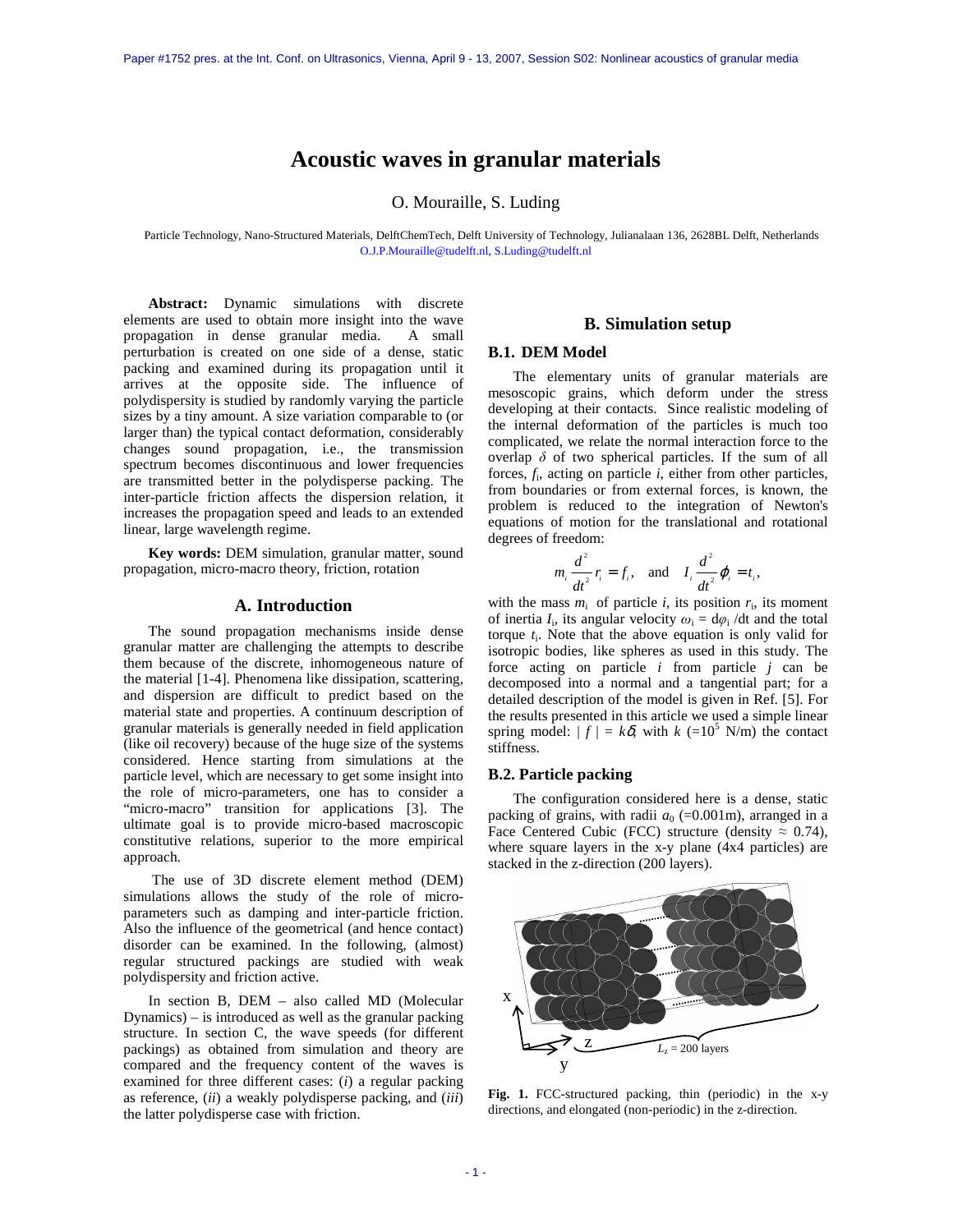The obtained system is thus thin and elongated in the z-direction where each particle has four contacts inside each square-layer, and eight with particles in both neighbouring layers, corresponding to a coordination number *C*=12.

Polydisperse packings are obtained by introducing a tiny size distribution to the system. This distribution is homogeneous, centered at the original monodisperse value of the radius and has a width 2(∆*a*), of the order of the overlap  $\delta$  ( $\delta/a=10^{-3}$ ). More precisely we studied three different cases with  $(\Delta a)=\delta/2$ ,  $\delta$  and  $2\delta$ . As consequence of this small polydispersity the structured system becomes unstable: A relaxation-simulation is needed to equilibrate the system after the particles sizes are changed. The polydisperse system obtained after relaxation conserves its original FCC structure at the grain scale, since the radius variation is much smaller than  $a$   $(\sim 3$  orders of magnitude), however some differences are observed at the contact level. Indeed, a radius variation of  $(\Delta a)=2\delta$ represents a small change of 0.2% at the grain level but a large change of 200% at the contact level. This has a direct influence on the coordination numbers which drop down from *C*=12 to *C*=11.99, 11.22 and 9.97 for the three cases ( $\Delta a$ )= $\delta/2$ ,  $\delta$  and 2 $\delta$  respectively. For the last case this means a non-negligible reduction of about 17% of the total amount of contacts of the monodisperse system. Since the effect of this "tiny" radius variation is strong, polydispersity has to be related to the overlap rather than to the particle size, as reported in Ref. [9].

# **C. Results**

An initial velocity in the z-direction  $v_z = v_0$  is given to all the particles contained in the first x-y-layer  $(z=z_0)$ smallest) of the packing, for the other particles in the system the initial velocity is zero ( $v_z=0$  if  $z\neq z_0$ ), see Fig. 2. This excitation creates a plane compressive (P) wave that propagates through the system along the z-direction. In the following, the 'stress *versus* time' signals recorded at each layer are analyzed for each of the four systems described in section 2.1. Note that the boundary condition and the excitation method, both have an influence on the stress-time signal shape (data not shown).



**Fig. 2.** One-dimensional equivalent schema of the initial excitation method, where the z-direction is horizontal.

#### **C.1. Wave velocities**

One way to define the wave speed is to measure the time it takes the peak of the first pulse to travel a certain distance. Fig. 3 shows two stress-time signals for the monodisperse and a polydisperse, (∆a)=2δ, packing, both recorded at the same distance, 10 layers, from the source – as discussed in detail below. The maxima (first peak) of stress in a space-time plot (data not shown) gives an almost straight line [5]. Just assuming a constant speed, thus disregarding the acceleration of the pulse at the very

beginning of the system, see Ref. [5], the slope of this line then gives the speed  $v_p$  during propagation, see Table 1 in the row labeled "simulation". Note that other points could have been chosen as reference, like 10% of the first pulse for example. Due to dispersion this gives different values for  $v_p$ , but still very close to those presented here, as it is also reported in Ref. [1].

| $\Delta a$            |                  | $\frac{1}{2}$ |           | 2δ    |
|-----------------------|------------------|---------------|-----------|-------|
| (Theory)<br>$V_{DZ}$  | 218.4            | 218.4         | 211.<br>6 | 199.7 |
| $v_{pz}$ (Simulation) | 211<br>$\Lambda$ | 211           | 205.5     | 183.8 |

**Tab. 1**. Comparison of the wave velocities ( $v_{pz}$  given in m/s) obtained by theoretical prediction with those obtained from simulations.

The simulation results can now be compared with the wave speed predicted from the static material stiffness, if the system is considered as a continuous medium. The stiffness tensor *C* of the material can be derived from the potential energy density via virtual displacement, see [3], and can be written (in index notation) as:

$$
C_{\alpha\beta\gamma\phi} = \frac{1}{V} \sum_{p \in V} (k \sum_{c=1}^{C} \left( \frac{l^2}{2} \right) n_{\alpha}^c n_{\beta}^c n_{\gamma}^c n_{\phi}^c) ,
$$

with a representative volume *V*, the contact stiffness *k*, the branch vector  $l$  and the normal vectors at the contact  $n^c$ . For the monodisperse packing this can be calculated analytically while for the polydisperse packings the normal vector components are extracted from the simulation when the system is at equilibrium.

From continuum theory, the (square of the) P-wave speed in z-direction is:

$$
v_{_{px}}^2 = C_{_{zzzz}} / \rho
$$

with the material mass-density  $\rho$  (=2000 kg/m<sup>3</sup>); these results are given in the row labeled "theory" of table 1.

This approach implies however the assumption of a **constant, time-invariant** material tensor, which can hold only for **small** deformations, and does not allow for opening or closing of contacts or even large scale rearrangements. Furthermore, the large wavelength limit is implied. This is all verified for the mono-disperse packing, and explains the quite good agreement between theory and simulations, where the discrepancy is only about 3% (see table 1, column '0'). As soon as polydispersity is introduced, and already for small values, the material tensor is no longer time-invariant and opening and closing of contacts is observed. Indeed in the case  $(\Delta a)=2\delta$  the discrepancy between theory and simulation rises up to 8.5% (see table 1, column ' $2\delta$ '). Although a linear contact law drives the interaction between the particles, the opening and closing of contacts introduces a non-linear interaction, and thus makes the linear theoretical approach inappropriate. A more suitable theory should not only rely on the static initial configuration of the system but should take into account the dynamic nature of the phenomenon as well, in order to determine a realistic effective stiffness for the material. For a different approach on the moduli, that considers random arrays of particles, see Ref. [4].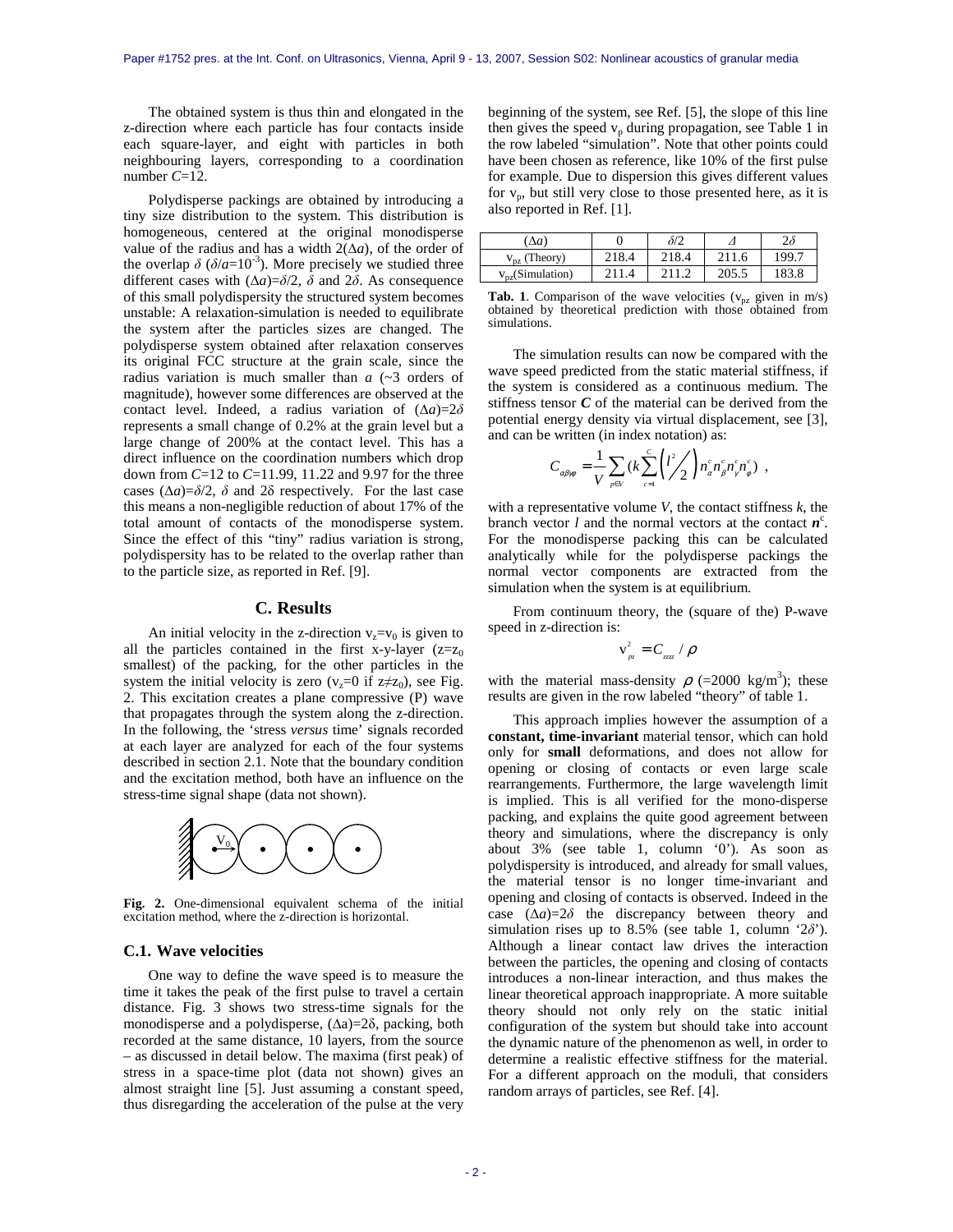#### **C.2. Wave frequency contents**

As one can see from Fig. 3, the signal is strongly affected for  $(\Delta a)=2\delta$  as compared to the monodisperse case,  $(\Delta a)=0$ , see Ref. [5] for more details on monodisperse packings. Qualitatively the first peak is shifted to the right, which is explained by a lower propagation speed (see section C.1) due to the smaller coordination number. The signal amplitude is smaller, which indicates that some energy has been transferred in other types of motion (waves of different nature, shear wave for example, and/or with different propagation direction). Also the coda of the signal that runs through a polydisperse packing is clearly irregular, while it is periodic in the monodisperse case.



**Fig. 3.** *Top:* Normal stress  $(\sigma_{zz})$  scaled by the equilibrium stress  $(\sigma_{zz}^{\circ})$  as function of time at a distance of 10 layers from the source for the monodisperse  $(\Delta a=0)$  and a polydisperse (∆*a*=2δ) system. *Bottom:* Fourier power spectrum of the two stress-time signals.

In order to analyse in more detail this observation, we examine the frequency content by first calculating the Fourier spectrum in time, see Fig. 3 (Bottom). Due to the irregularities present at the contact level, some frequencies seem to be filtered. The spectrum plotted against the position in z-direction in Fig. 4, shows the same features with intensity increasing with distance from the source as discussed in the following. The frequencyspace diagrams for the polydisperse packings with (∆*a*)=δ/2, (∆*a*)=δ, and (∆*a*)=2δ are here obtained from simulations with friction active. This shows the evolution of the frequency content of the stress-time signals when the wave propagates away from the source. For the first case (Fig. 4, *top*,  $(\Delta a) = \delta/2$ ) the power spectrum does not change much while the wave is propagating through the system, the bending observed starting at about 50 layers from the source is only due to the limited time window of the collected data. The same diagram for the monodisperse case does not offer visual differences with this case and is therefore not shown here. However, for

the polydisperse frictionless case,  $(\Delta a)=2\delta$  (Fig. 4, *center*), the frequency range is strongly reduced as the wave propagates away from the source, with a clearly persistent low frequency transmission range around 8 kHz. Also some frequencies seem to last longer than others as around 35 kHz for example. (Note that in the case  $(\Delta a)=\delta$  (data not shown), the same observation is made also around 35 kHz). In the last case,  $(\Delta a)=2\delta$ , with friction (Fig. 4, *bottom*), the frequency spectrum extends to higher frequencies as a consequence of the tangential spring at the contact, which induces a higher particle "eigenfrequency" and thus a larger bulk stiffness. The frequency range of the wave is limited earlier than in the frictionless case (some special frequencies propagate further) and the remaining low frequency band is broader and centered at about 10 kHz.



**Fig. 4.** Frequency-space diagram (darkness correspond to the amplitude, absolute value, of the Fourier coefficients, black is high and white is low) for the P-wave propagating in z-direction for three different polydisperse packings (from top to bottom:  $(\Delta a) = \delta/2$ , and  $(\Delta a) = 2\delta$  without and with friction, respectively).